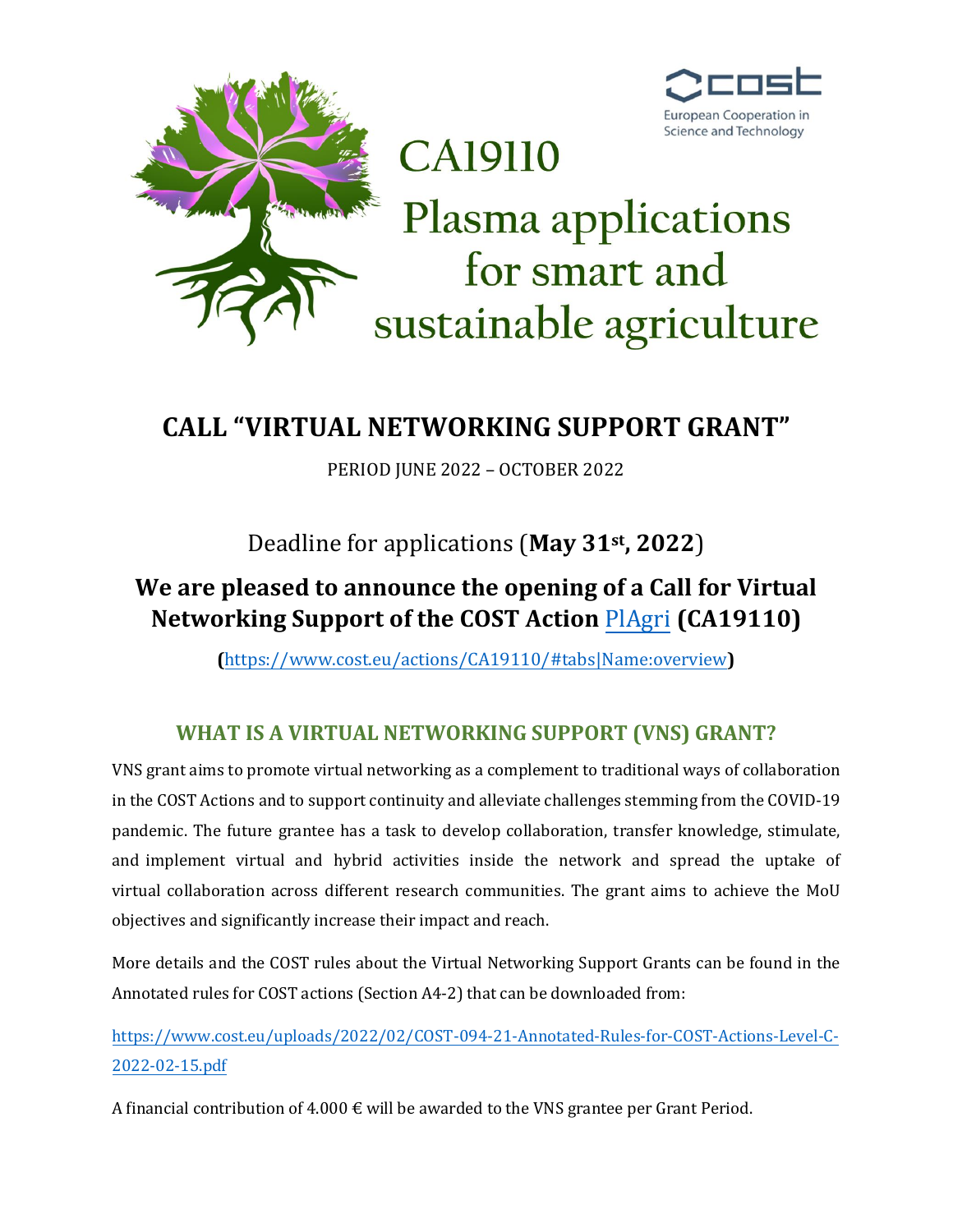

### **ELIGIBILITY**

The following eligibility criteria apply:

- Applicant(s) is(are) Action participant(s) with a primary affiliation to an institution located in a COST Full or Cooperating Member country or from a COST Near Neighbour Country.
- The applicant(s) shall be prepared to develop a virtual networking strategy, coordinate the call for expression of interest for the Virtual Mobility Grants, and draft a report to be approved by the MC at the end of the grant period.
- The applicant(s) should demonstrate experience in the field of the PlAgri Cost Action and the capability to involve major stakeholders in the proposed virtual networking strategy: researchers, industry, and end-users.

### **DEADLINE AND APPLICATION**

The VNS call application is open from **May 17th, 2022** to **May 31st, 2022**. The evaluation results will be communicated shortly after submission.

#### **Grant Period: June 15th, 2022 to October 31st , 2022**.

**The application is to be submitted in the e-COST system (https://e-services.cost.eu)** and needs to include the following:

1. **Virtual Networking Support grant Application** (based on an e-COST template previously downloaded from the application page)

The application should contain a description of how the COST Action will benefit from developing virtual networking activities, with a focus on:

- Progress towards the [MoU](https://e-services.cost.eu/files/domain_files/CA/Action_CA19110/mou/CA19110-e.pdf) objectives and deliverables,
- COST Excellence and inclusiveness Policy, especially towards the support of researchers in COST Inclusiveness Target Countries,
- Stakeholder engagement and promoting the participation of researchers from NNC and IPC (COST Global Networking).

Also, a proposal for the strategy outline on virtual networking, including an approach for coordinating Virtual Mobility Grants (where relevant) by:

- Opening calls and managing the evaluation process for awarding the Virtual Mobility Grants,
- Supporting and advising beneficiaries of the Virtual Mobility Grant.